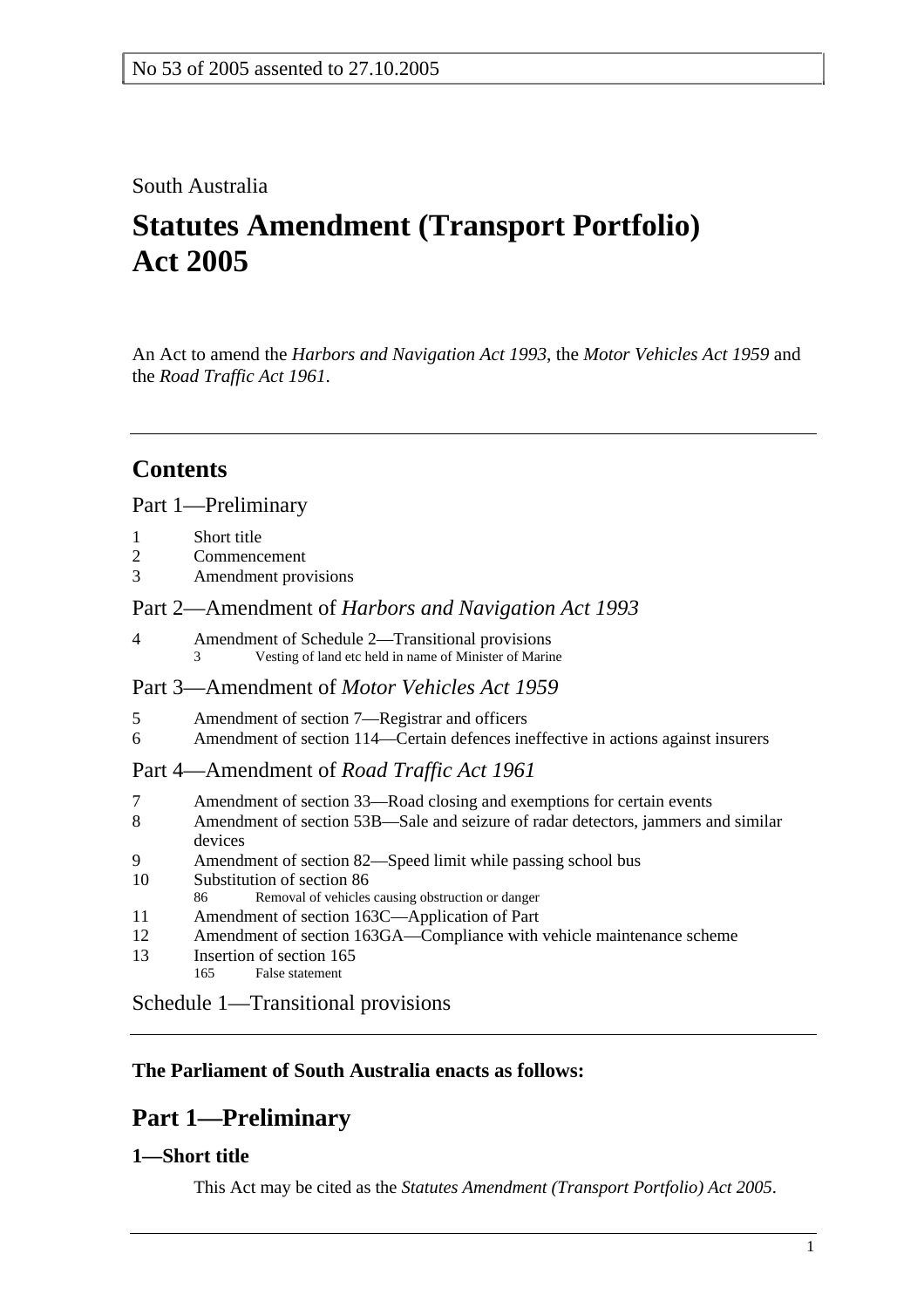#### **2—Commencement**

This Act will come into operation on a day to be fixed by proclamation.

#### **3—Amendment provisions**

In this Act, a provision under a heading referring to the amendment of a specified Act amends the Act so specified.

## **Part 2—Amendment of** *Harbors and Navigation Act 1993*

#### **4—Amendment of Schedule 2—Transitional provisions**

Schedule 2—after clause 2 insert:

#### **3—Vesting of land etc held in name of Minister of Marine**

- (1) All land vested in fee simple in the Minister of Marine<sup>1</sup> immediately before the commencement of this Act will be taken to have vested in fee simple, on the commencement of this Act, in the Minister responsible for the administration of this Act.
- (2) All other interests, rights and liabilities of the Minister of Marine in relation to land immediately before the commencement of this Act, will be taken to have become, on the commencement of this Act, interests, rights and liabilities of the Minister responsible for the administration of this Act.
- (3) A proclamation in force immediately before the commencement of this Act under which dedicated land was placed under the care, control and management of the Minister of Marine will, on the commencement of this Act, be taken to have been varied by replacing references to the Minister of Marine with references to the Minister responsible for the administration of this Act.
- (4) The Registrar-General will take such action for or in connection with—
	- (a) the issue, alteration, correction or cancellation of certificates or other documents of title; or
	- (b) the making, recording, alteration, correction or cancellation of entries or endorsements in the Register Books,

as may be necessary or expedient for the purposes of giving effect to this clause.

**Note—** 

<sup>1</sup>The Minister of Marine was a body corporate established under the provisions of the repealed *Harbors Act 1936*.

## **Part 3—Amendment of** *Motor Vehicles Act 1959*

#### **5—Amendment of section 7—Registrar and officers**

(1) Section 7(1)—delete "and inspectors of motor vehicles"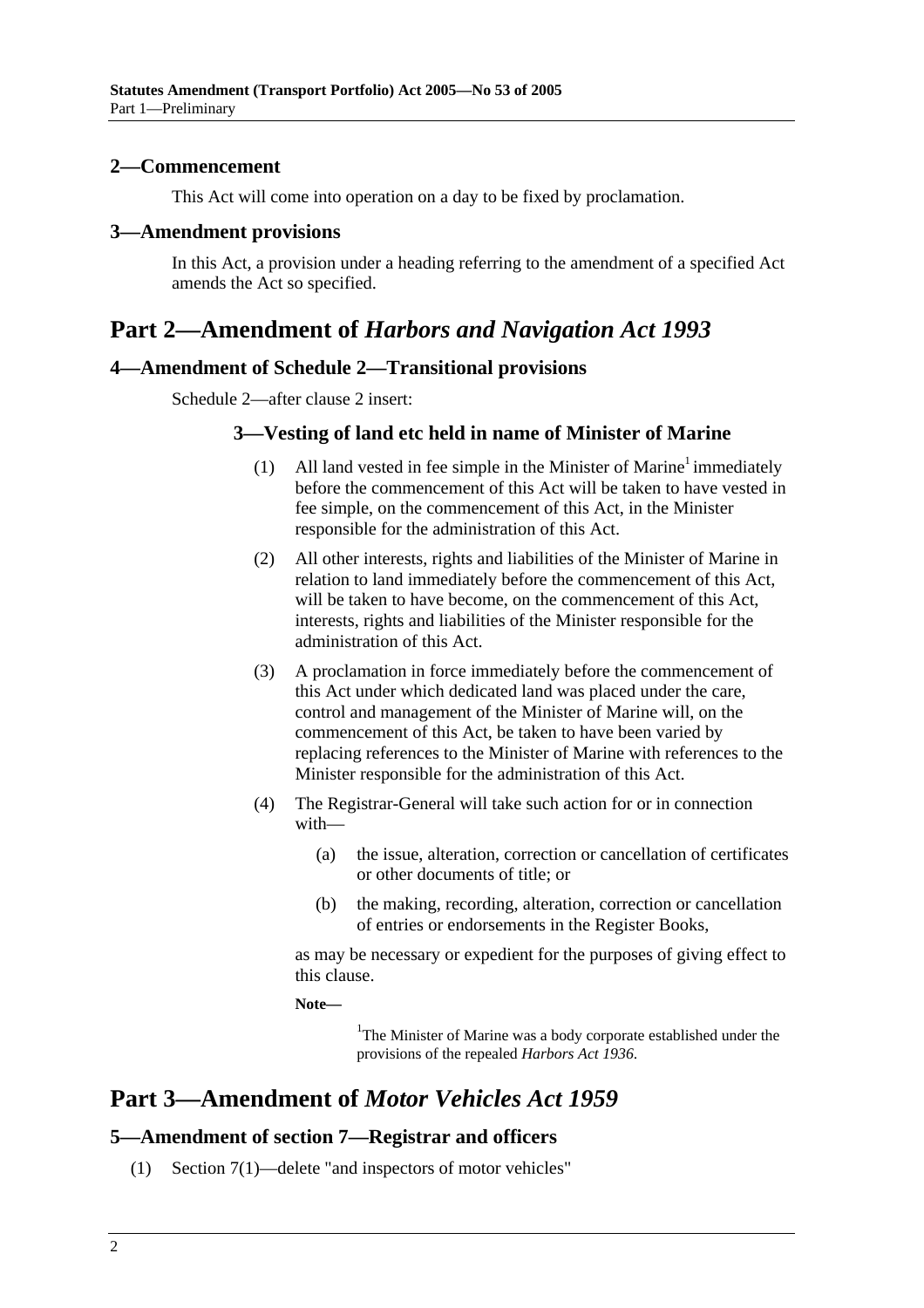- (2) Section 7—after subsection (2) insert:
	- (2a) The Minister may—
		- (a) appoint inspectors of motor vehicles for the purposes of this Act; and
		- (b) impose conditions on such an appointment; and
		- (c) vary the conditions of appointment, or revoke the appointment, as the Minister thinks fit.

#### **6—Amendment of section 114—Certain defences ineffective in actions against insurers**

Section 114—delete "either of the two preceding sections" and substitute:

section 112 or 113

## **Part 4—Amendment of** *Road Traffic Act 1961*

#### **7—Amendment of section 33—Road closing and exemptions for certain events**

Section 33(1)—delete subsection (1) and substitute:

- (1) On the application of any person interested, the Minister may declare an event to be an event to which this section applies and may make an order directing—
	- (a) that specified roads (being roads on which the event is to be held or roads that, in the opinion of the Minister, should be closed for the purposes of the event) be closed to traffic for a specified period; and
	- (b) that persons taking part in the event be exempted, in relation to the specified roads, from the duty to observe an enactment, regulation or by-law prescribing a rule to be observed on roads by pedestrians or drivers of vehicles.

#### **8—Amendment of section 53B—Sale and seizure of radar detectors, jammers and similar devices**

Section 53B(3)—delete "this section" second occurring and substitute:

this Act

#### **9—Amendment of section 82—Speed limit while passing school bus**

Section 82(2), definition of *school bus*—delete the definition and substitute:

*school bus* means a bus that displays the warning signs and devices required by the vehicle standards for buses used mainly for carrying children.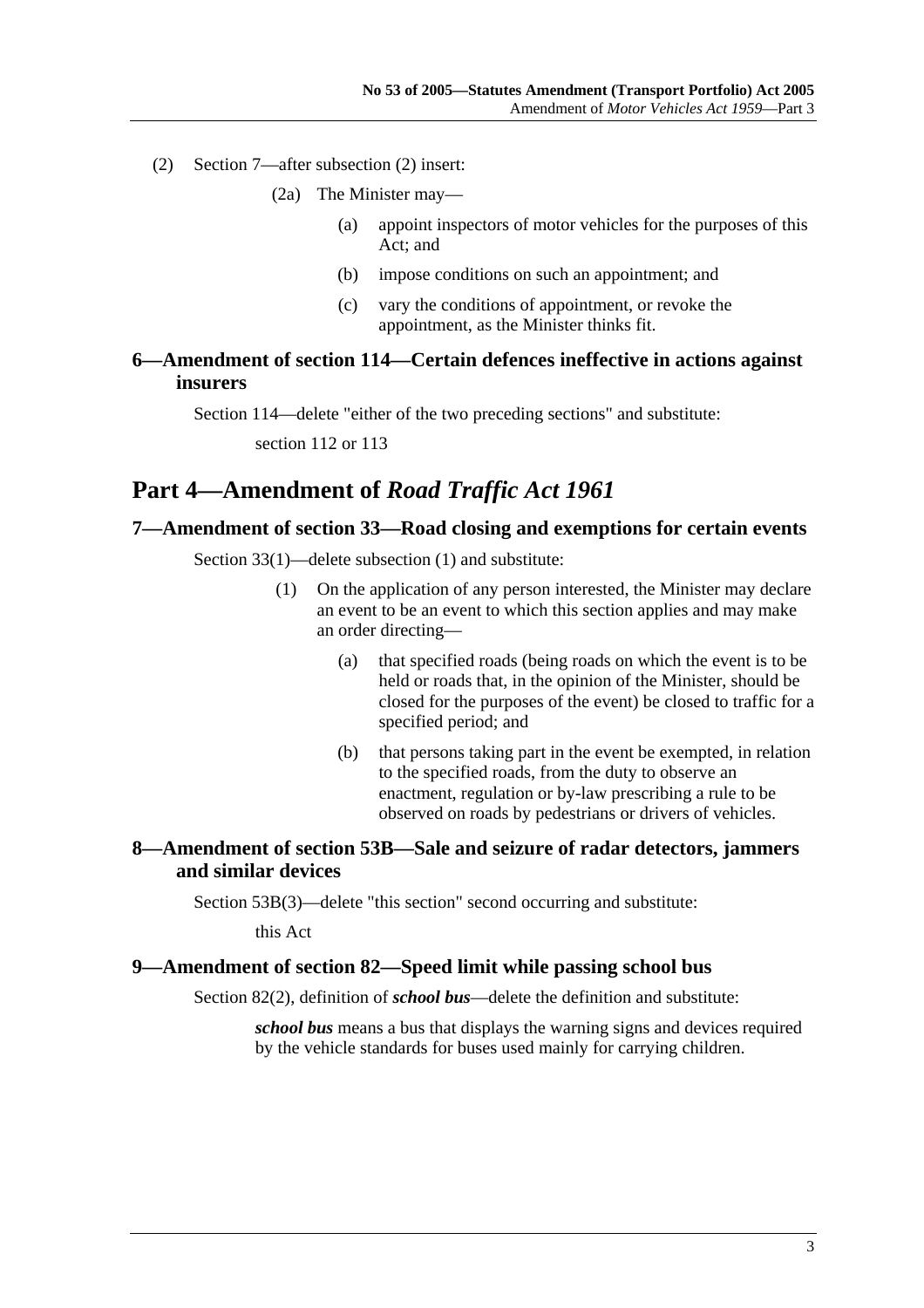#### **10—Substitution of section 86**

Section 86—delete the section and substitute:

#### **86—Removal of vehicles causing obstruction or danger**

- (1) If a vehicle is left unattended—
	- (a) on a bridge or culvert; or
	- (b) on a freeway; or
	- (c) on a road, so as to be likely to obstruct traffic on the road or any event lawfully authorised to be held on the road; or
	- (d) on a road, so as to be likely to cause injury to any person or damage to any property on the road; or
	- (e) on a road, so as to obstruct or hinder vehicles from entering or leaving adjacent land,

an authorised person may remove the vehicle to a convenient place and, for that purpose, may enter the vehicle and drive it or arrange for it to be driven or towed.

- (2) For the purposes of subsection (1), the following are authorised persons:
	- (a) police officers;
	- (b) officers of the council in whose area the vehicle is standing;
	- (c) in the case of vehicles left standing on a freeway—persons authorised by the Minister for the purposes of this section.
- (3) If a vehicle is removed under this section, the person who removed the vehicle must ensure that the owner of the vehicle is notified of the removal of the vehicle and of the place to which the vehicle was removed—
	- (a) by written notice—
		- (i) served on the owner personally; or
		- (ii) sent by registered post to the owner's last-known residential address,

forthwith after the removal of the vehicle; or

- (b) by public notice published in a newspaper circulating generally in the State within 14 days after the removal of the vehicle.
- (4) If the owner of a vehicle removed under this section does not, within one month after service or publication of the notice relating to the removal of the vehicle—
	- (a) take possession of the vehicle; and
	- (b) pay all expenses in connection with the removal, custody and maintenance of the vehicle and of serving, posting or publishing the notice,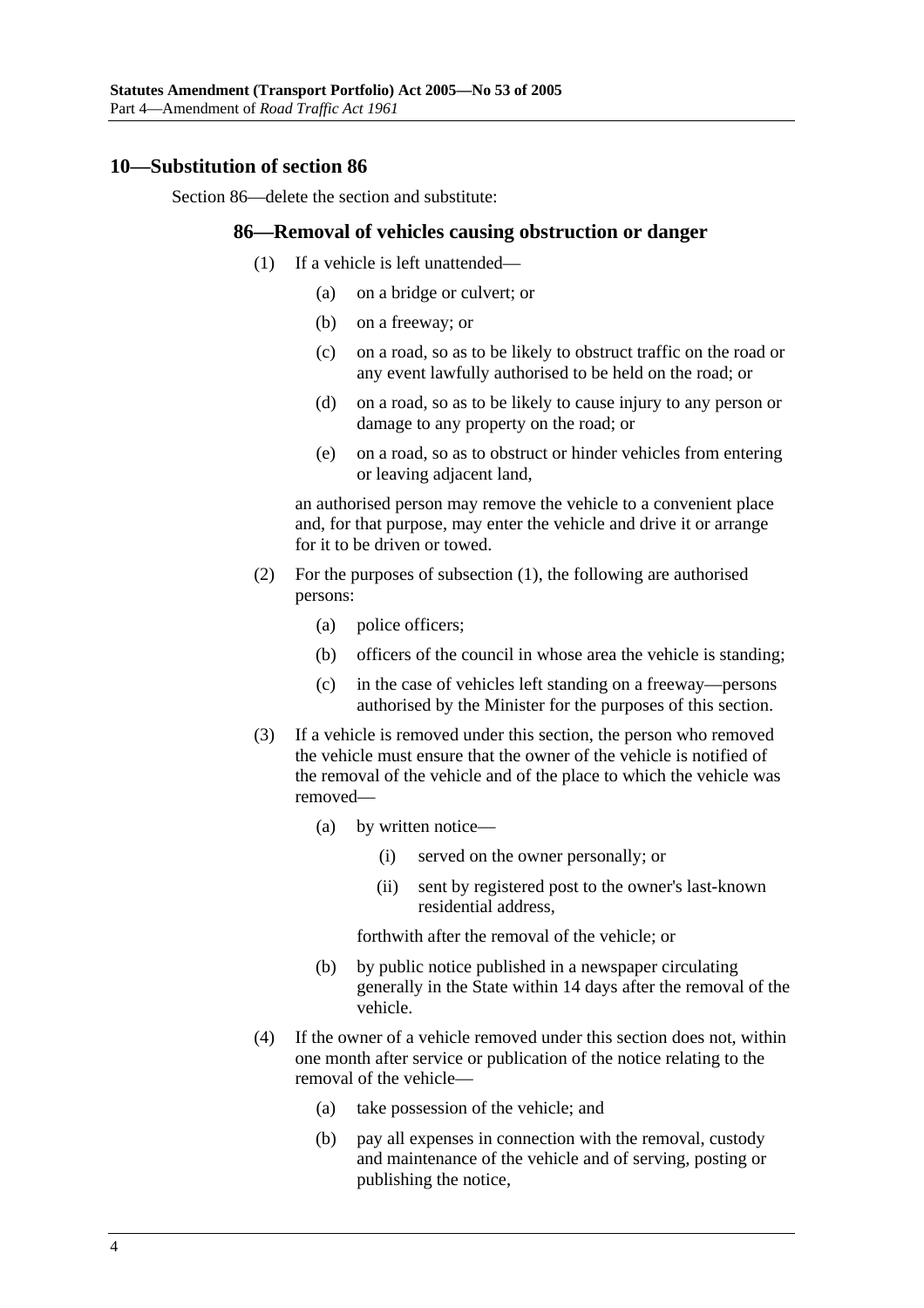the relevant authority must, subject to subsection (5), offer the vehicle for sale by public auction.

- $(5)$  If—
	- (a) a vehicle removed under this section is offered for sale by public auction but is not sold at the auction; or
	- (b) the relevant authority reasonably believes that the proceeds of the sale of a vehicle removed under this section would be unlikely to exceed the costs incurred in selling the vehicle,

the relevant authority may dispose of the vehicle in such manner as the relevant authority thinks fit.

- (6) The relevant authority must apply the proceeds of the sale of a vehicle sold by the relevant authority under this section as follows:
	- (a) firstly, in payment of the costs of and incidental to the sale;
	- (b) secondly, in payment of the costs of and incidental to the removal, custody and maintenance of the vehicle and of the notice served, posted or published under this section; and
	- (c) thirdly, in payment of the balance to the owner of the vehicle.
- (7) If after reasonable inquiry the owner of a vehicle sold under this section cannot be found, the balance of the proceeds of the sale will be paid—
	- (a) if the vehicle was sold by the Commissioner of Police or the Minister—to the Treasurer to be credited to the Consolidated Account; or
	- (b) if the vehicle was sold by a council—to the council.
- (8) In this section—

*event* has the same meaning as in section 33;

*freeway* means a length of road to which a freeway sign applies in accordance with the *Australian Road Rules*;

#### *relevant authority* means—

- (a) in relation to a vehicle removed by a police officer—the Commissioner of Police; or
- (b) in relation to a vehicle removed by an officer of a council the council; or
- (c) in relation to a vehicle removed by a person approved by the Minister—the Minister.

#### **11—Amendment of section 163C—Application of Part**

Section 163C(3)—delete "this section" and substitute:

this Part